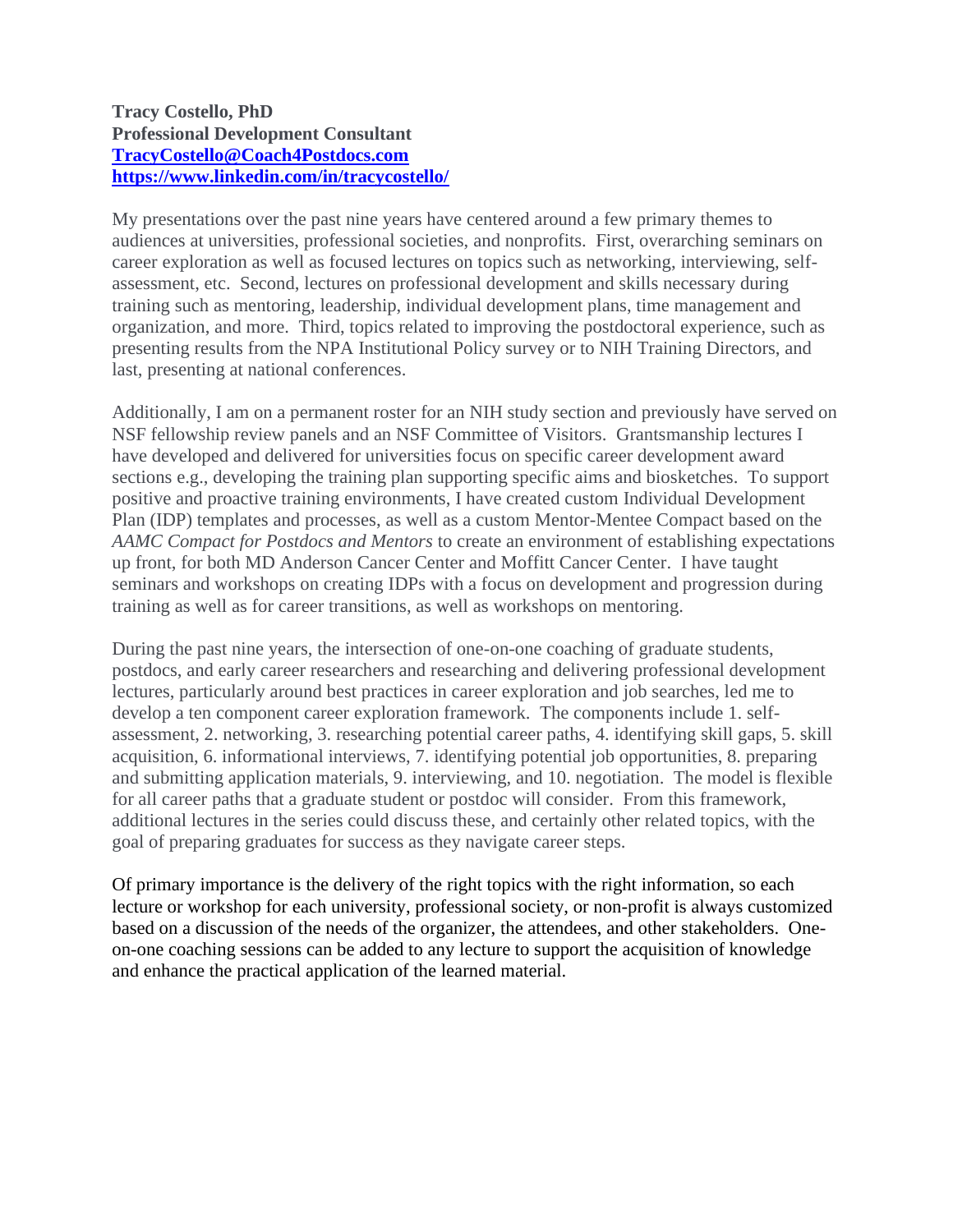**Professional Development Seminars, Workshops, and Keynotes delivered in-person and by webinar include:**

- Overview lecture of the 10 components of career exploration and job search
- Overview paired lectures splitting career exploration (first 6 components) and job search (the last 4)
- Specific lectures/workshops on each of the 10 components
	- 1. Self-assessment
	- 2. Networking (\*sometimes combined with informational interviews)
	- 3. Researching potential career paths
	- 4. Identifying skill gaps
	- 5. Skill acquisition
	- 6. Informational interviews
	- 7. Identifying potential job opportunities
	- 8. Preparing and submitting application materials (often focus is CV and Resume, but can also include cover letters, LinkedIn profiles, teaching and/or research statements, diversity statement, etc.)
	- 9. Interviewing (deep dive into responding to questions; can include follow-up practice sessions)
	- 10. Negotiation
- Picking a postdoctoral training position (attention to selection of university or program, type of mentor and their mentoring style, fellowships, potential projects, size of research group, etc…)
- Individual Development Plans (typically for professional development during training; includes [SMART Goal hands-on development\)](https://download-files.wixmp.com/ugd/936314_48709e7ce6ae42208b1cf31dbacb7950.pdf?token=eyJhbGciOiJIUzI1NiIsInR5cCI6IkpXVCJ9.eyJpc3MiOiJ1cm46YXBwOmU2NjYzMGU3MTRmMDQ5MGFhZWExZjE0OWIzYjY5ZTMyIiwic3ViIjoidXJuOmFwcDplNjY2MzBlNzE0ZjA0OTBhYWVhMWYxNDliM2I2OWUzMiIsImF1ZCI6WyJ1cm46c2VydmljZTpmaWxlLmRvd25sb2FkIl0sImlhdCI6MTYwOTk5OTQ0MiwiZXhwIjoxNjEwMDM1NDUyLCJqdGkiOiI1ZTA2OThiNWU0M2UiLCJvYmoiOltbeyJwYXRoIjoiL3VnZC85MzYzMTRfNDg3MDllN2NlNmFlNDIyMDhiMWNmMzFkYmFjYjc5NTAucGRmIn1dXX0.XhLSGaWoX-qUUYQadW_BvC_E54S4_TiKb13FOyLqceA&filename=SMART+Goals+Info+and+Worksheet.pdf)
- Creating impactful cover letters
- Developing your LinkedIn profile
- Best practices when connecting with recruiters
- Presenting your best self (typically with examples for networking, informational interviews, and/or interviews, depending on group needs)
- Responsible Conduct of Research Seminar Series (8-12 topic, customizable lecture series that meets [NIH notice NOT-OD-10-019](https://grants.nih.gov/grants/guide/notice-files/not-od-10-019.html) requirements)
- Mentor Training (for grad students and postdocs)
- Developing your elevator pitch (also 3 min dissertation)
- Engaging Presentations
- Preventing procrastination
- Goal Setting 101
- Time Management 101
- Body Language
- Speed Networking (in-person event)
- Developing your career development training plan supporting research specific aims (F31/F32 focus, but applicable to other funding mechanisms)
- Crafting NIH biosketches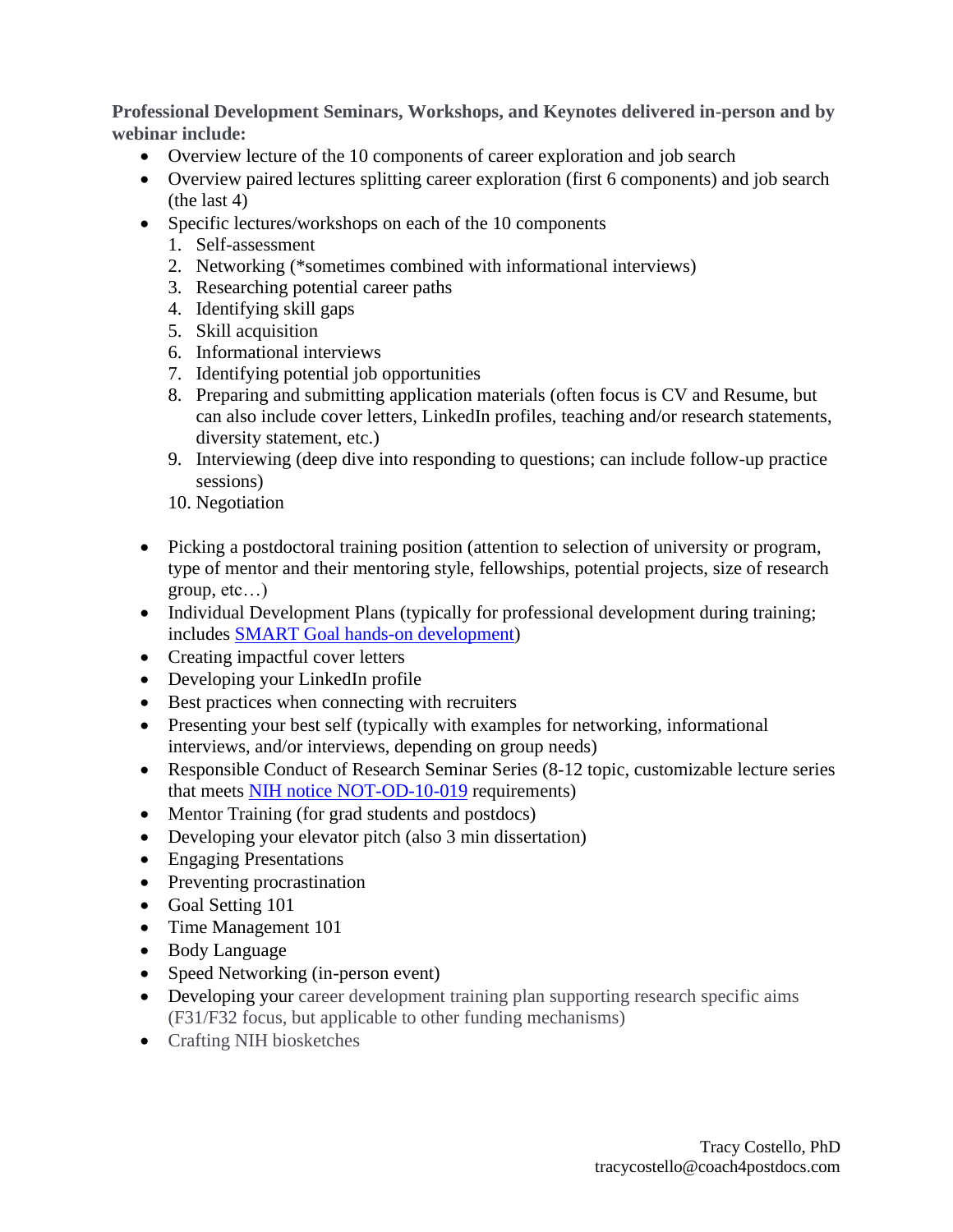# **Example seminar abstracts/descriptions with learning objectives:**

## **10 Steps of Career Exploration**

Description: The career search process may feel like a rollercoaster but understanding the big picture will help you navigate it successfully. For many facing an upcoming career transition, it is natural to look at the vast landscape of career opportunities and worry about how to choose or prepare. Through discussion of each component of career exploration, participants will gain information and resources to strategize their next steps, no matter where they are in the overall process, and ultimately be successful by intentionally navigating the transition from their current role to their next.

Learning objectives: Participants will gain perspective about the 10 components of career exploration and job searching including: self-assessment, networking, researching potential career paths and identifying potential jobs, identifying skill gaps to target for skill acquisition, conducting informational interviews, as well as preparing their application materials and LinkedIn profile, exceling in interviews, and negotiating job offers.

### **Career Exploration and Job Search (paired lectures)**

Description: Career exploration is a series of steps that can be taken at any time during training. It is never too early to take the time to understand and define your goals for your career, create a network of colleagues and mentors to support you during your growth, research and understand potential career paths, and augment your training to set yourself up to attain these career goals.

Learning objectives: Participants will gain perspective about the first six (of ten) components of career exploration. Within the framework, they will be able to develop an informed, strategic, and intentional career path. Ultimately, this preparation will provide a foundation for success in their actual job search.

Description: The job search can be divided into four primary steps: 1. identification of opportunities, 2. preparation of application materials, 3. interviewing, and 4. negotiation. Building upon the previous lecture, we discuss resources, best practices, and tips to connect with opportunities and present your best self to impress hiring managers.

Learning objectives: Participants will gain understanding of the importance of quality over quantity in job applications, how to develop required application materials with focus on resumes and LinkedIn profiles, actionable tips to improve interviewing and negotiation.

Additional lecture/workshop abstracts and learning objectives can be viewed under "Projects" on [my LinkedIn profile](https://www.linkedin.com/in/tracycostello/) or are available upon request.